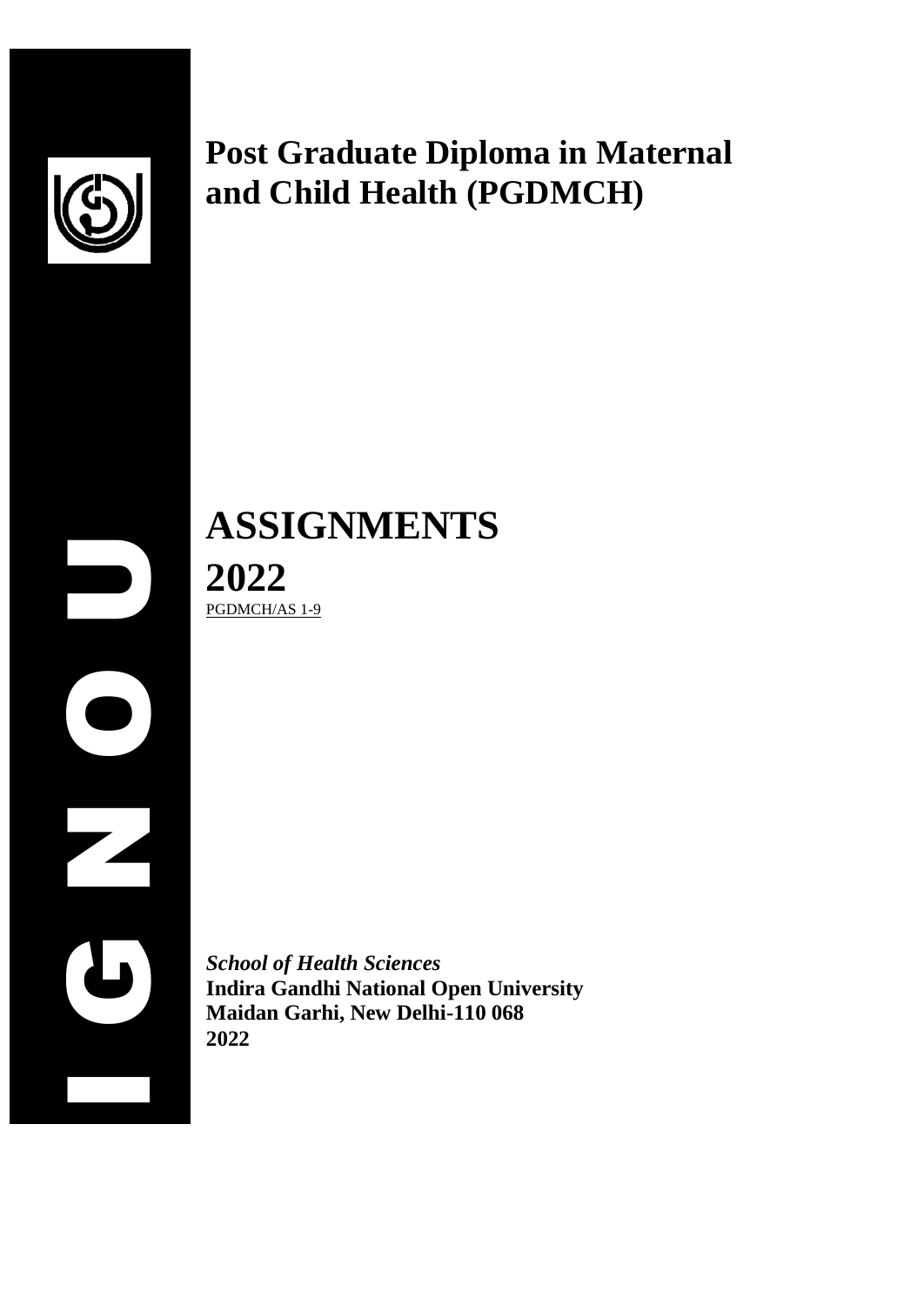### Dear Student,

As explained in the Programme Guide, there are nine assignments in total and **all** these assignments are compulsory. Please note that the assignments carry a weightage of 30% marks towards the final evaluation in theory component and *submission of related assignments is a prerequisite* for appearing in theory term-end examination for respective papers. The subject area of assignments and its last date of submission are mentioned below:

| <b>Last Date of Submission *</b> | <b>Course Code</b> | <b>Blocks Involved</b> | <b>Assignment Code</b> |
|----------------------------------|--------------------|------------------------|------------------------|
| <b>July 31, 2022</b>             | <b>MME-301</b>     | 1 and 2                | $MME-301/AS-1$         |
|                                  | <b>MME-302</b>     | 1 and 2                | $MME-302/AS-4$         |
|                                  | <b>MME-303</b>     | 1 and 2                | MME-303/AS-7           |
| September 15, 2022               | <b>MME-301</b>     | 3 and 4                | $MME-301/AS-2$         |
|                                  | <b>MME-302</b>     | 3 and 4                | $MME-302/AS-5$         |
|                                  | <b>MME-303</b>     | 3 and 4                | $MME-303/AS-8$         |
| <b>October 31, 2022</b>          | <b>MME-301</b>     | 5 and 6                | $MME-301/AS-3$         |
|                                  | <b>MME-302</b>     | 5 and 6                | $MME-302/AS-6$         |
|                                  | <b>MME-303</b>     | 5 and 6                | MME-303/AS-9           |
|                                  |                    |                        |                        |

**\*Please submit the assignments to your Programme-in-charge only.** 

Please take note of the following points before writing your assignments:

- Use only foolscap size paper for writing your responses. Only handwritten assignments will be accepted. Typed or printed copies of assignments will not be accepted.
- Tie the pages after numbering them carefully.
- Write the question number with each answer.
- *All the questions are compulsory.*
- Every assignment will be evaluated out of a full mark of 100. Weightage is indicated in parenthesis against each question.

### **Suggestions for Writing an Assignment:**

Read the assignments carefully. Go through the units on which the answers are based. Draw a rough outline of your answer. Make a logical order. Then write your answer neatly and submit. Give illustrations and tables wherever necessary. You may keep a xerox copy of the answer sheets for future reference.

Answer each assignment in separate sheets. On the first page of the assignment response sheet, write the course code, course title, assignment code, name of your programme study centre and date of submission. Your Roll No., Name and Full address should be mentioned in the top right corner of the first page. The first page of your response sheet should look like the format given.

| Course Code                 | Roll No. | <u> 1980 - Jan Barat, margaret ar brezhon eo ar brezhon en an den an den an den an den an den an den an den an de</u> |
|-----------------------------|----------|-----------------------------------------------------------------------------------------------------------------------|
| Course Title                | Name     |                                                                                                                       |
| Assignment Code             | Address  |                                                                                                                       |
| $\text{PSC} \_\_\_\_\_\_\_$ |          |                                                                                                                       |
| Date of Submission          |          |                                                                                                                       |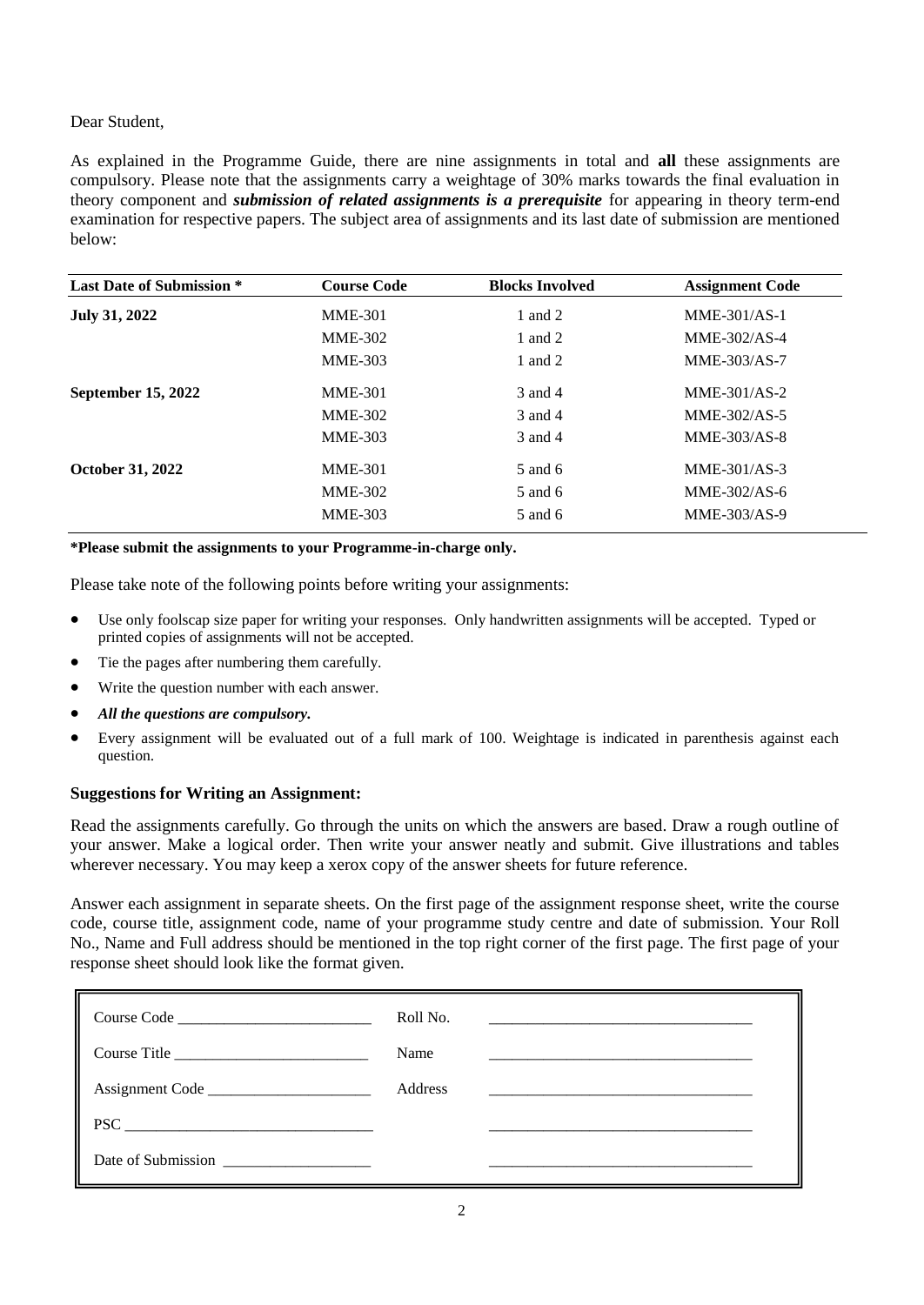### **Assignment-1 (Blocks 1&2)**

|    |          | o                                                                                                                                                                                                                                                                                  | <b>Course Code: MME-301</b><br><b>Assignment Code: MME-301/AS-1</b><br><b>Maximum Marks: 100</b><br>Due Date: July 31, 2022 |
|----|----------|------------------------------------------------------------------------------------------------------------------------------------------------------------------------------------------------------------------------------------------------------------------------------------|-----------------------------------------------------------------------------------------------------------------------------|
|    |          | Answer all the questions                                                                                                                                                                                                                                                           |                                                                                                                             |
| 1) |          | Answer the following questions within 750 words.                                                                                                                                                                                                                                   | $(2 \times 20 = 40)$                                                                                                        |
|    | a)<br>b) | Discuss the strategies followed in National Rural Health Mission (NRHM). Describe the Village<br>Sanitation and Nutrition Committee.<br>What is NPCDCS? What strategies are followed for its implementation? Discuss the role of<br>Medical Officer in Population based screening. |                                                                                                                             |
| 2) |          | Answer the following questions within 300 words.                                                                                                                                                                                                                                   | $(10 \times 6 = 60)$                                                                                                        |
|    | a)       | Package of Evidence based High Impact RCH services                                                                                                                                                                                                                                 |                                                                                                                             |
|    | b)       | <b>Primordial Prevention</b>                                                                                                                                                                                                                                                       |                                                                                                                             |
|    | C)       | Concept of MCTS                                                                                                                                                                                                                                                                    |                                                                                                                             |
|    | d)       | Three Delay model of Maternal Death                                                                                                                                                                                                                                                |                                                                                                                             |
|    | e)       | Segregation of Hospital Infectious waste at source                                                                                                                                                                                                                                 |                                                                                                                             |
|    | f)       | Child Nutrition under $RMNCH + A$ Services                                                                                                                                                                                                                                         |                                                                                                                             |

## **Assignment-2 (Blocks 3&4)**

|     | $\frac{1}{2}$                                                                             |                                      |
|-----|-------------------------------------------------------------------------------------------|--------------------------------------|
|     |                                                                                           | <b>Course Code: MME-301</b>          |
|     |                                                                                           | <b>Assignment Code: MME-301/AS-2</b> |
|     |                                                                                           | <b>Maximum Marks: 100</b>            |
|     |                                                                                           | Due Date: September 15, 2022         |
|     | Answer all the questions                                                                  |                                      |
|     | 1) Answer the following questions within 750 words.                                       | $(2 \times 20 = 40)$                 |
|     | What is IDSP? Discuss the structure and function of District Surveillance Unit.<br>a)     |                                      |
|     | List the serious AEFIs. Mention the steps of investigating AEFIs at various levels.<br>b) |                                      |
| 2). | Answer the following questions within 300 words.                                          | $(10 \times 6 = 60)$                 |
|     |                                                                                           |                                      |
|     | a) Modes of interventions at various levels of Prevention                                 |                                      |

- b) Key Issues in relation to selection of indicators
- c) Non-probability Sampling Methods
- d) Non-verbal Communication
- e) Counselling for IUD contraception
- f) Preparation of Subcentre Action Plan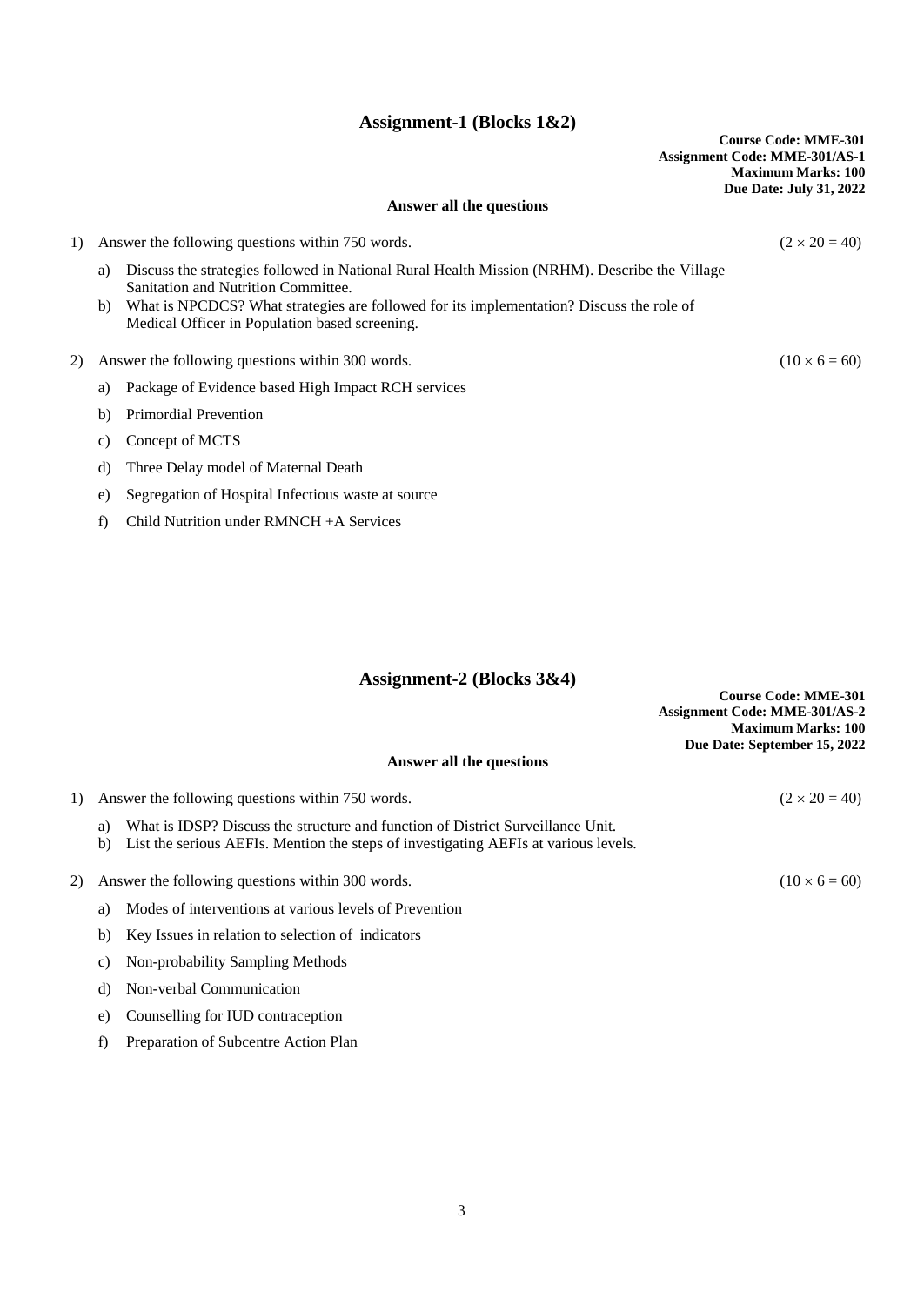### **Assignment-3 (Blocks 5&6)**

|    |    |                                                                                                             | <b>Course Code: MME-301</b><br><b>Assignment Code: MME-301/AS-3</b><br><b>Maximum Marks: 100</b> |
|----|----|-------------------------------------------------------------------------------------------------------------|--------------------------------------------------------------------------------------------------|
|    |    | Answer all the questions                                                                                    | Due Date: October 31,2022                                                                        |
| 1) |    | Answer the following questions within 750 words.                                                            | $(2 \times 20 = 40)$                                                                             |
|    | a) | Classify the causes of substance abuse. Discuss the early warning signs. How will you assess and<br>manage? |                                                                                                  |
|    | b) | What are the components of Material Management? How will you make Inventory Management?                     |                                                                                                  |
| 2) |    | Answer the following questions within 300 words.                                                            | $(10 \times 6 = 60)$                                                                             |
|    | a) | Prevention of Adolescent aggression and violence                                                            |                                                                                                  |
|    | b) | <b>ARSH</b> education                                                                                       |                                                                                                  |
|    | c) | Why Adolescent Pregnancy is high risk?                                                                      |                                                                                                  |
|    | d) | <b>Strategic Themes for National Population Policy</b>                                                      |                                                                                                  |
|    | e) | POSCO Act                                                                                                   |                                                                                                  |
|    | f  | <b>Classification of Budget</b>                                                                             |                                                                                                  |

### **Assignment-4 (Blocks 1&2)**

**Course Code: MME-302 Assignment Code: MME-302/AS-4 Maximum Marks: 100 Due Date: July 31, 2022**

### **Answer all the questions**

1) Answer the following questions within 750 words. ( $2 \times 20 = 40$ )

- a) What are the causes of anaemia in pregnancy? How will you manage anaemia in a woman at 32 weeks of pregnancy having 6 gm% haemoglobin?
- b) What are the causes of premature rupture of membrane? Describe the diagnosis and management of premature rupture of membrane at PHC.
- 2) Answer the following questions within 300 words. (10  $\times$  6 = 60)
	- a) What advice will you give to a woman in antenatal period?
	- b) How will you screen and diagnose Gestational Diabetes in Pregnancy?
	- c) Treatment of Malaria in pregnancy.
	- d) List complications of postmaturity. How will you assess foetal well being?
	- e) What are the causes of bleeding during early pregnanc? Describe the clinical features of septic abortion. How will you manage a case with septic abortion?
	- f) How will you make the Rapid initial assessment when a pregnant woman comes to you in emergency?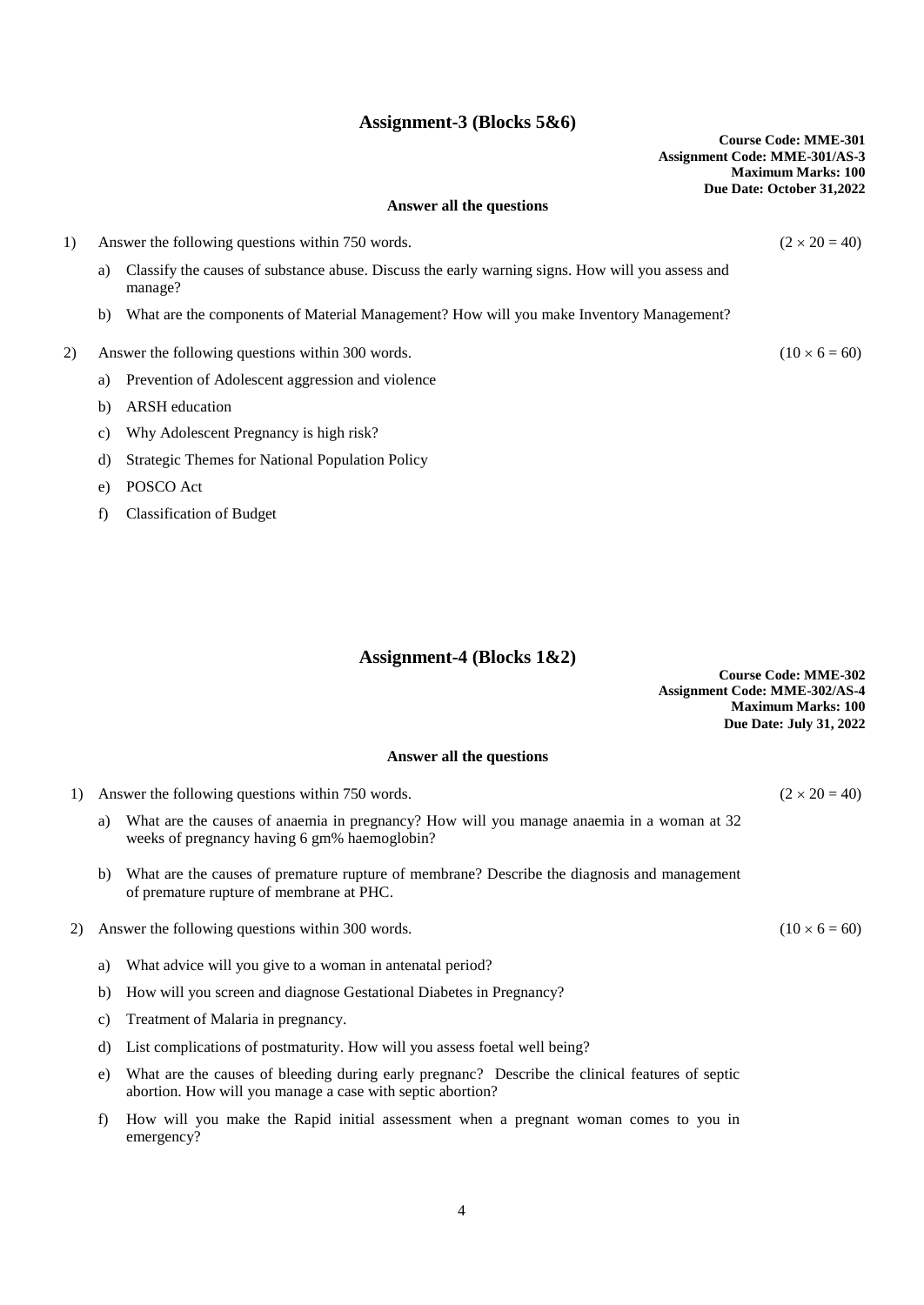## 2) Answer the following questions within 300 words. (10  $\times$  6 = 60)

**Answer all the questions**

a) What is puerperium and its duration? Describe the changes in the uterus, urinary system and breast during normal

b) List the obstetric emergencies that can be managed at Primary Health Centre level. Discuss the emergency care

a) Role of perimortem cesarean section.

puerperium?

b) How will you differentiate between true and false labour?

guidelines that you will follow in such a situation.

- c) Describe the postnatal exercises to tone up the abdominal and pelvic muscles.
- d) Principles of Management of atonic PPH with retained Placenta.
- e) Clinical feature and diagnosis of ruptured Uterus
- f) How will you diagnose breech presentation during pregnancy and labour?

### **Assignment-6 (Blocks 5&6)**

|    |                                                                                                                                                                                           | <b>Maximum Marks: 100</b><br>Due Date: October 31, 2022 |
|----|-------------------------------------------------------------------------------------------------------------------------------------------------------------------------------------------|---------------------------------------------------------|
|    | Answer all the questions                                                                                                                                                                  |                                                         |
|    | 1) Answer the following questions within 750 words.                                                                                                                                       | $(2 \times 20 = 40)$                                    |
| a) | What are the predisposing factors for nulliparous and acquired type of prolapse of uterus? How<br>will you diagnose and manage both types of prolapse in pregnant and non-pregnant women? |                                                         |
| b) | What is menorrhagia? What are the causes of mennorrhagia in adolescents? How will you evaluate                                                                                            |                                                         |

- 2) Answer the following questions within 300 words. (10  $\times$  6 = 60)
	- a) Management of abnormal vaginal discharge
	- b) Assisted Reproductive Techniques

and manage such a case?

- c) Mucopurulent Cervicitis
- d) Norplant contraceptive implant
- e) What are the contraceptive methods you will suggest to an adolescent girl for family planning and why?
- f) A woman comes within 24 hours of unprotected sexual intercourse. How will you help her to prevent pregnancy?

## **Assignment-5 (Blocks 3&4)**

**Course Code: MME-302 Assignment Code: MME-302/AS-5 Maximum Marks: 100 Due Date: September 15, 2022**

1) Answer the following questions within 750 words. ( $2 \times 20 = 40$ )

**Course Code: MME-302**

**Assignment Code: MME-302/AS-6**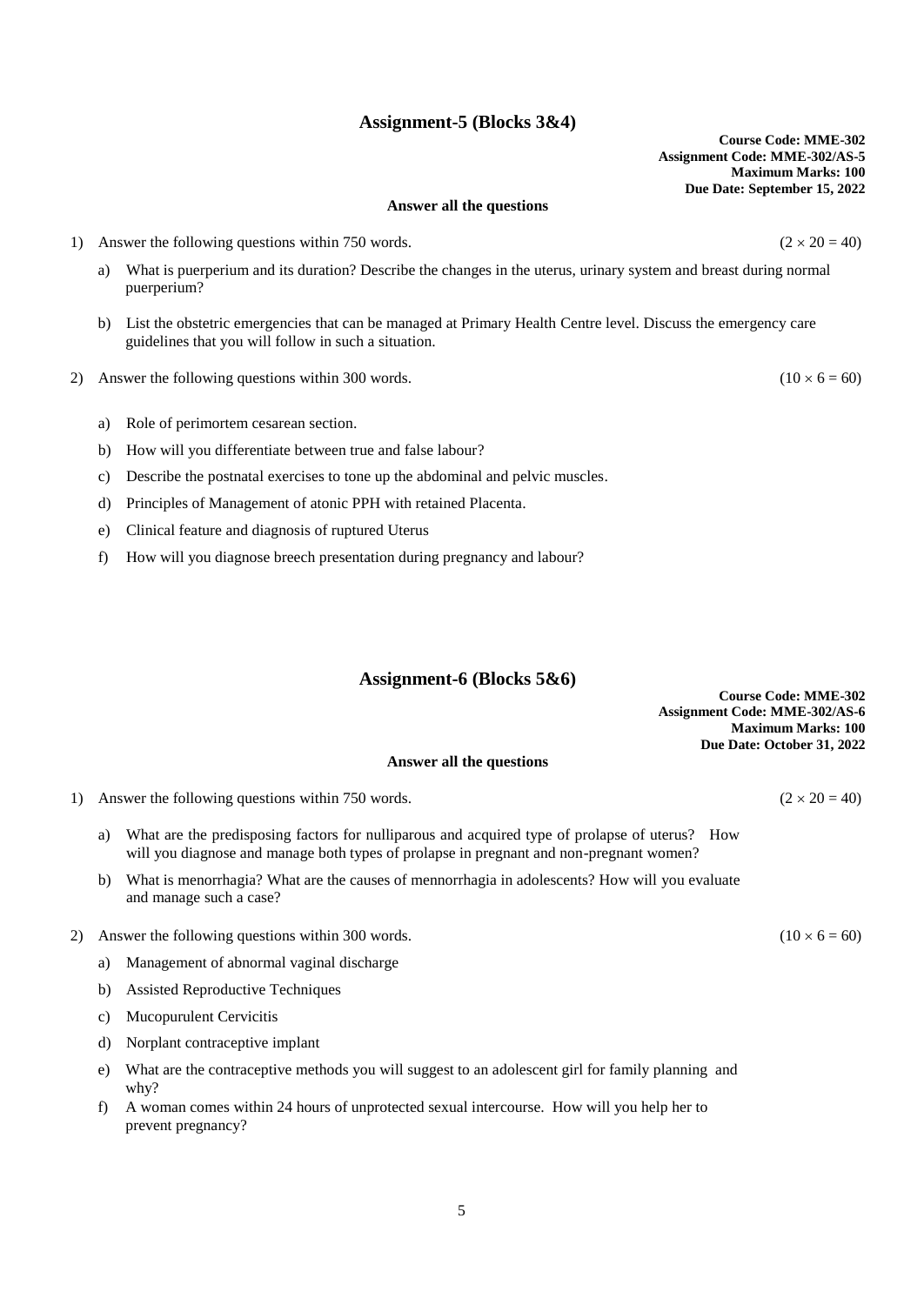### **Assignment-7 (Blocks 1&2)**

**Course Code: MME-303 Assignment Code: MME-303/AS-7 Maximum Marks: 100 Due Date: July 31, 2022**

### **Answer all the questions**

1) Answer the following questions within 750 words. ( $2 \times 20 = 40$ ) a) List the types of Low Birth weight (LBW) babies. Compare the anticipated problems in the different types of LBW babies. List the principles of transport of LBW babies. b) What is Fast breathing? What is the classification of a 1 year old child with chest in drawing and Respiratory Rate of 54 breaths/minute ? Identify treatment for this child.

2) Answer the following questions within 300 words. (10  $\times$  6 = 60)

- a) How will you assess breastfeeding in an infant of 1 week old?
- b) How will you provide warmth to an infant at birth?
- c) Home management of a new born with Jaundice
- d) How will you assess a child with pneumonia at FRU level?
- e) How will you follow up a case of ear infection in a 2 year child?
- f) Emergency management of convulsion in a 7 month child weighing 8 kg.

### **Assignment-8 (Blocks 3&4)**

**Course Code: MME-303 Assignment Code: MME-303/AS-8 Maximum Marks: 100 Due Date: September 15, 2022**

#### **Answer all the questions**

1) Answer the following questions within 750 words. ( $2 \times 20 = 40$ )

- a) What are the differential diagnosis of a child presenting with wheeze? How will you manage a 4 year old with Asthma?
- b) Describe the nutritional and immunological benefits of breastfeeding. How will you manage infant-mother nursing pair in immediate post partum period?
- 2) Answer the following questions within 300 words. (10  $\times$  6 = 60)
	- a) Viral croup
	- b) Treatment of persistent diarrhoea at district level
	- c) When do you classify malaria as severe?
	- d) Unique properties of human milk for Human infants
	- e) Anthropometric parameters for classification of malnutrition
	- f) Discuss various methods of oxygen administration.